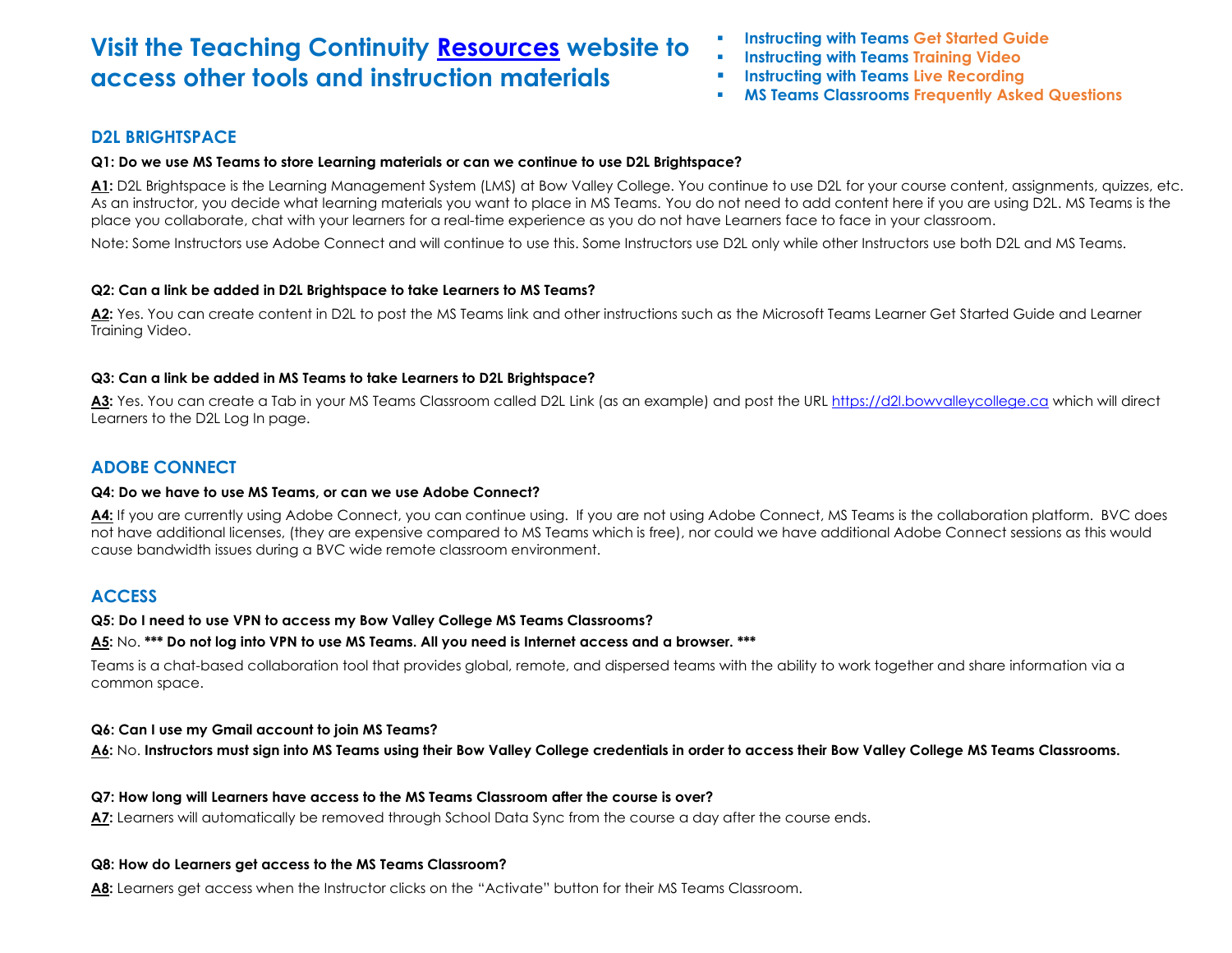# **SETTING UP YOUR MS TEAMS CLASSROOM**

#### **Q9: Should I create my own MS Teams Classroom for collaboration with my Learners?**

A9: No. ITS is automatically creating MS Teams Classroom sites using School Data Sync. This process also populates the Learner roster to the MS Teams Classroom. Instructors need to "activate" their Classroom as per the MS Teams Training provided. It is recommended that the Instructor add the Student Chat Room Channel and the Meetings and Recordings Channel before the start of their class meeting.

#### **Note: Activation of your MS Teams Classroom should happen close to the class session time. This aligns with D2L Brightspace where Learners do not have course access until first thing in the AM, the day of the course.**

#### **Q10: Can I rename my MS Teams Classroom?**

**A10: No**. ITS has automatically created the MS Teams Classrooms using School Data Sync with information from Unit4BW (Agresso). We realize the section code is at the end of the MS Teams Classroom name (and will consider the structure for MS Teams Classroom creation next term). Tips on how you can ensure you are in the right MS Teams Classroom:

- Ensure each of your classes has a different icon so you can more easily differentiate them. You can change the picture by hovering over the picture and clicking the pencil icon. This will allow you to select an icon, then select update.
- Go to manage team (you can do this by clicking the ellipses in the top right-hand corner) and the full name will display at the top

#### **Q11: When are Learners added to an MS Teams Classroom?**

**A11:** Learners are added to an MS Teams Classroom up to 7 days before the start date of their enrolment record in Unit4BW (Agresso).

#### **Note: If the MS Teams Classroom gets activated early, then the Learner could access the MS Teams Classroom early, so before the course start date.**

#### **Q12: Can I add Learners to my own MS Teams Classroom?**

**A12: No**. ITS has scheduled an automated process, School Data Sync which will run nightly to add/remove Learners from the MS Teams Classroom as per Unit4BW (Agresso) course registration. You should not add / remove Learners manually.

#### **Q13: If a 'Peer tutor' is a graduate, will they still be able to access MS Teams Classroom to help their tutees?**

**A13:** A peer tutor would have to be added to the Registration information in Unit4BW (Agresso) which would then be included in the School Data Sync in order to have access to your MS Teams Classroom. Please contact th[e ITS Service Desk](mailto:HelpDesk@BowValleyCollege.ca?subject=Please%20contact%20me%20I%20require%20HelpDesk%20Support.) if you require assistance with this process.

#### **Q14: What can I do if I accidentally "activated" my MS Teams Classroom early?**

**A14:** You cannot undo the activation. Therefore**,** the Instructor should post a message in the General channel of the MS Teams Classroom stating the session is not open until date / time if they have activated early.

#### **Q15: Why is my MS Teams Classroom empty, i.e. I cannot see Learners in the MS Teams Classroom site?**

**A15:** As of March 21, ITS is populating the MS Teams Classroom Learner roster 7 days prior to their course enrolment. Originally, this population was set to be the same logic as D2L, however, Instructors were not able to see the Learners entered when they were being proactive and checking their MS Teams Classroom ahead of their class session.

#### **Q16: We have quite a few Learners with the same first and last name. How can you make sure the correct Learner was invited to the MS Teams Classroom?**

**A16:** Learners are added to MS Teams Classrooms based on registration information and class rosters maintained in Unit4BW (Agresso). A Learner myBVC.ca email address is unique.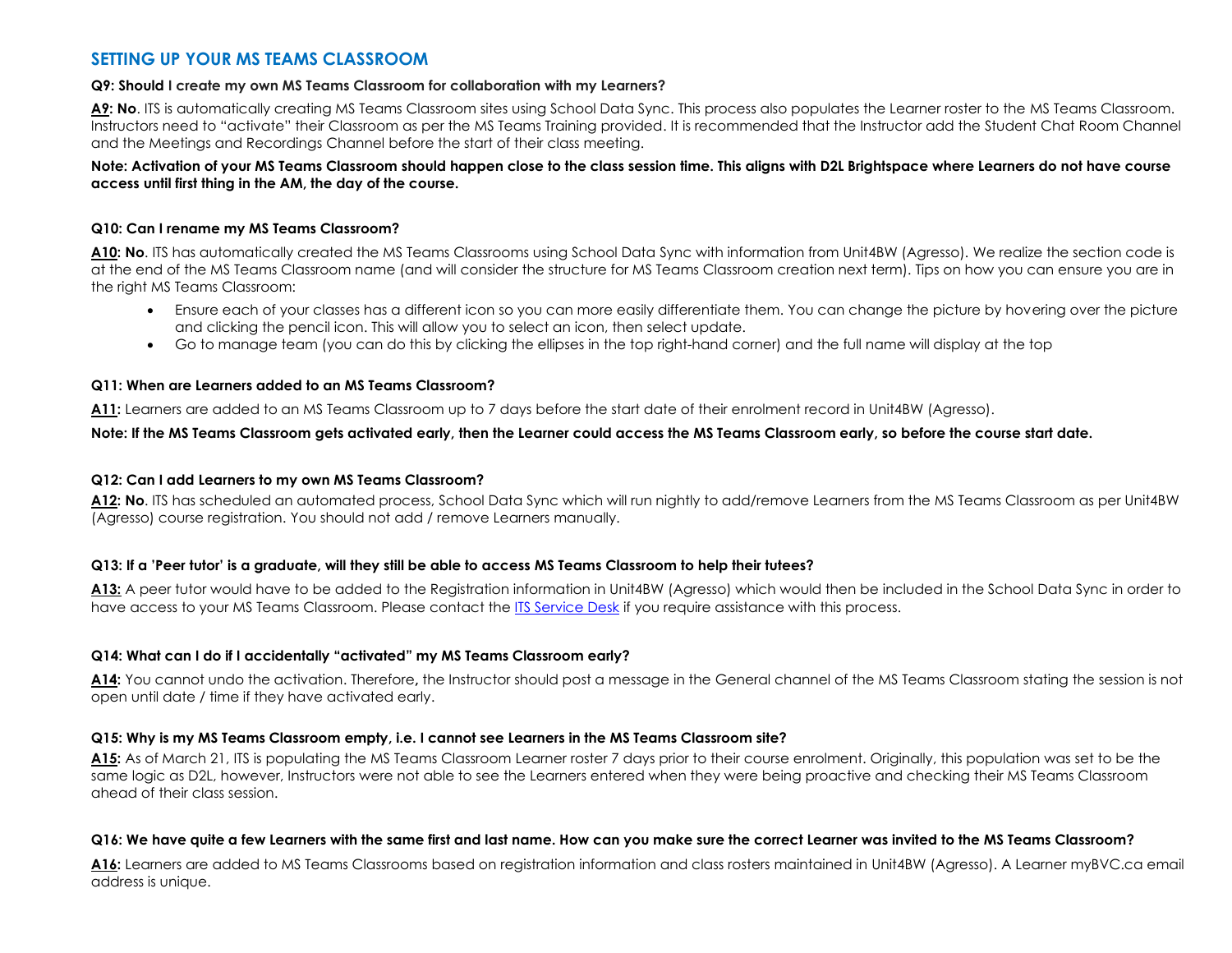#### **Q17: I have a spring class showing up in my MS Teams Classroom site list, but I don't want to see it yet. Is there a way to hide these future MS Teams Classrooms?**

**A17:** Go to the MS Teams Classroom and select **more options** (3 dots / ellipses) in the right-hand corner and select **Hide**.

Note: Hidden Teams are moved down to the **Hidden menu** at the bottom of your Teams list. You can access or show it again by selecting **Hidden** at the bottom of the Teams list, then **more options** (3 dots / ellipses) and select **Show**.

#### **Q18: What if I am not using MS Teams Classroom now but want to use it in the future. Can I delete my MS Teams Classroom that has been created through School Data Sync?**

**A18: No**. This will cause confusion with the ITS School Data Sync automation. You can hide the MS Teams Classroom if you do not want it showing up in your MS Teams site list. (Hiding a classroom is noted in the Q&A above).

#### **Q19: Can I delete the Assignments and Grades tab in my MS Teams Classroom? (I will be using D2L Brightspace and don't require these tabs).**

**A19:** No. These tabs are part of the standard Microsoft MS Teams Classroom image and cannot be deleted.

# **RUNNING A MS TEAMS CLASSROOM SESSION**

#### **Q20: Can we set up multiple instructors in a class to be able to move through a presentation that is being shown on screen share?**

**A20:** Yes. The owner of the session can have other attendees participate as a Presenter or an Attendee. Presenters can take turns 'Sharing their screen / content' while instructing together.

#### **Q21: Can Learners create a group chat themselves?**

**A21:** Yes. Learners can create a group chat by clicking the chat icon and adding each other in a new chat using the @ followed by the name.

#### **Q22: How can you have a particular attendee be the principal view on the MS Teams screen - i.e. for Translators?**

**A22** There is an option to Pin the attendee. During a meeting, click the Attendee view from the bottom ribbon of attendees. In the bottom left hand corner of the screen you can view their name and ellipses. Click the ellipses and **Pin** the attendee. Their view will now be the primary screen for your meeting session.

#### **Q23: Can we broadcast the same message to multiple channels, or do we have to copy and paste?**

**A23:** Yes, you can broadcast to multiple channels. Access the **General** Channel and click the **Post** Tab. At the bottom of the screen click the **A format** to display the Compose Box. At the top of the box that opens, choose a message type: New conversation or Announcement. Draft your post. When ready to broadcast use the **Post in multiple channels** button and select where to broadcast your new post, select Update, and select Send.

# **USING THE WHITEBOARD**

#### **Q24: Can a Whiteboard session be recorded?**

**A24:** No. Whiteboard sessions cannot be recorded, although Whiteboard content can be exported as an Image file in either \*.PNG or \*.SVG format and stored as a Learning material file.

#### **Q25: Can I have more than one Whiteboard per session?**

**A25:** Yes. You can create more than one Whiteboard and toggle between them. Select the arrow in the top left-hand corner of your Whiteboard to access **My Whiteboards** and select the **Create New Whiteboard** function.